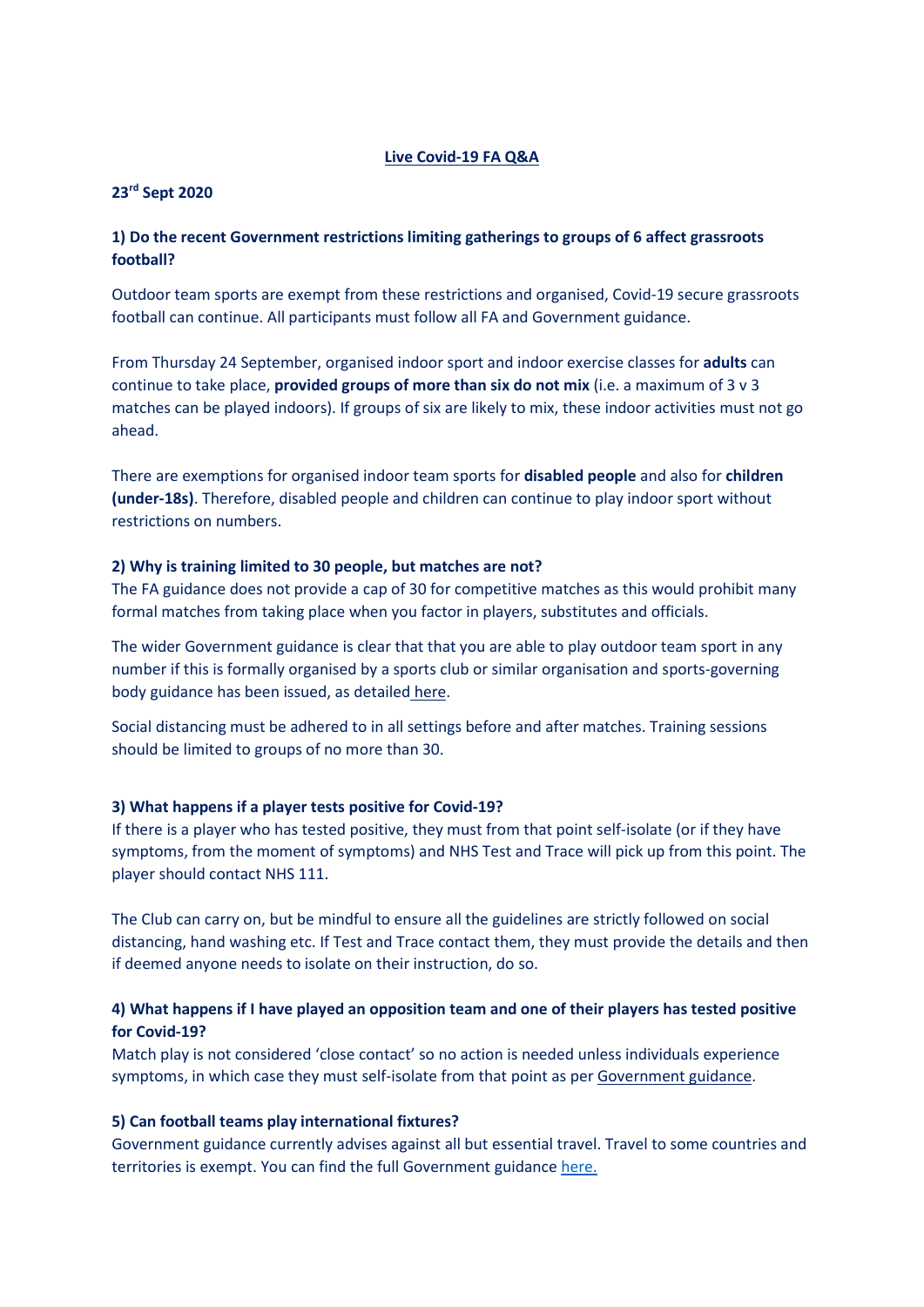## 6) A player has had Covid-19 but is now recovered – can they play? (Do they need a negative test?)

As long as the player is no longer symptomatic and has fully recovered then it would be fine for them to play, without a negative test, as long as they have finished the specified quarantine period. However, the player should follow advice from a medical professional on when is best to return to exercise. They should also not rush back if they do not feel well enough.

## 7) I am a healthcare worker and regularly in contact with people with Covid-19 – can I play?

As long as you do not have any symptoms (as is the case for any other participant) and are not selfisolating, then you are able to play. Please adhere to Government guidance on this.

## 8) Will the grassroots football guidance be updated to mirror the latest National League System (NLS) guidance with regards to the use of changing facilities?

All participants should follow the Government's guidance on changing rooms which can be found here. The FA's guidance reflects this position.

### 9) What if my club is not ready to return to full competitive training and matches?

The FA has worked with the government to develop approval for the restart of competitive grassroots football; however, each club should fully understand the guidelines before deciding to commence activity. Each club must only return to competitive football when they are ready and have the appropriate measures in place as developed by The FA and general government guidance. There is no pressure to return. Everyone's health, wellbeing and safety are the priorities.

## 10)What happens if a player, parent or coach shows Covid-19 symptoms before, during or after a match?

All players, officials, volunteers and spectators must undergo a self-assessment for any Covid-19 symptoms and complete a full risk assessment, as set out in The FA's guidance. No-one should leave home to participate in football if they, or someone they live with, has any of the following:

- A high temperature (above  $37.8^{\circ}$ C);
- A new, continuous cough;
- A loss of, or change to, their sense of smell or taste.

If a participant becomes Covid-19 symptomatic during the activity, they should immediately remove themselves from the session and return home as soon as possible. NHS guidance on further management of symptoms should be followed.

If an individual becomes symptomatic post an activity they must follow the NHS Test and Trace guidance found here.

## 11) Does this mean we can now play competitive football normally?

Competitive match play is now permitted, however, in all settings before and after the session, and in any breaks, all participants should practise social distancing, in line with government guidelines on two metres or 'one metre plus'. You can read these guidelines here.

Substitutes and coaches are permitted but must socially distance on the touchline or in the dugout. During warm ups and cool downs, participants should practise social distancing where possible. All adult participants must also adhere to the rule of six for indoor sport. There is an exemption for disabled people and children.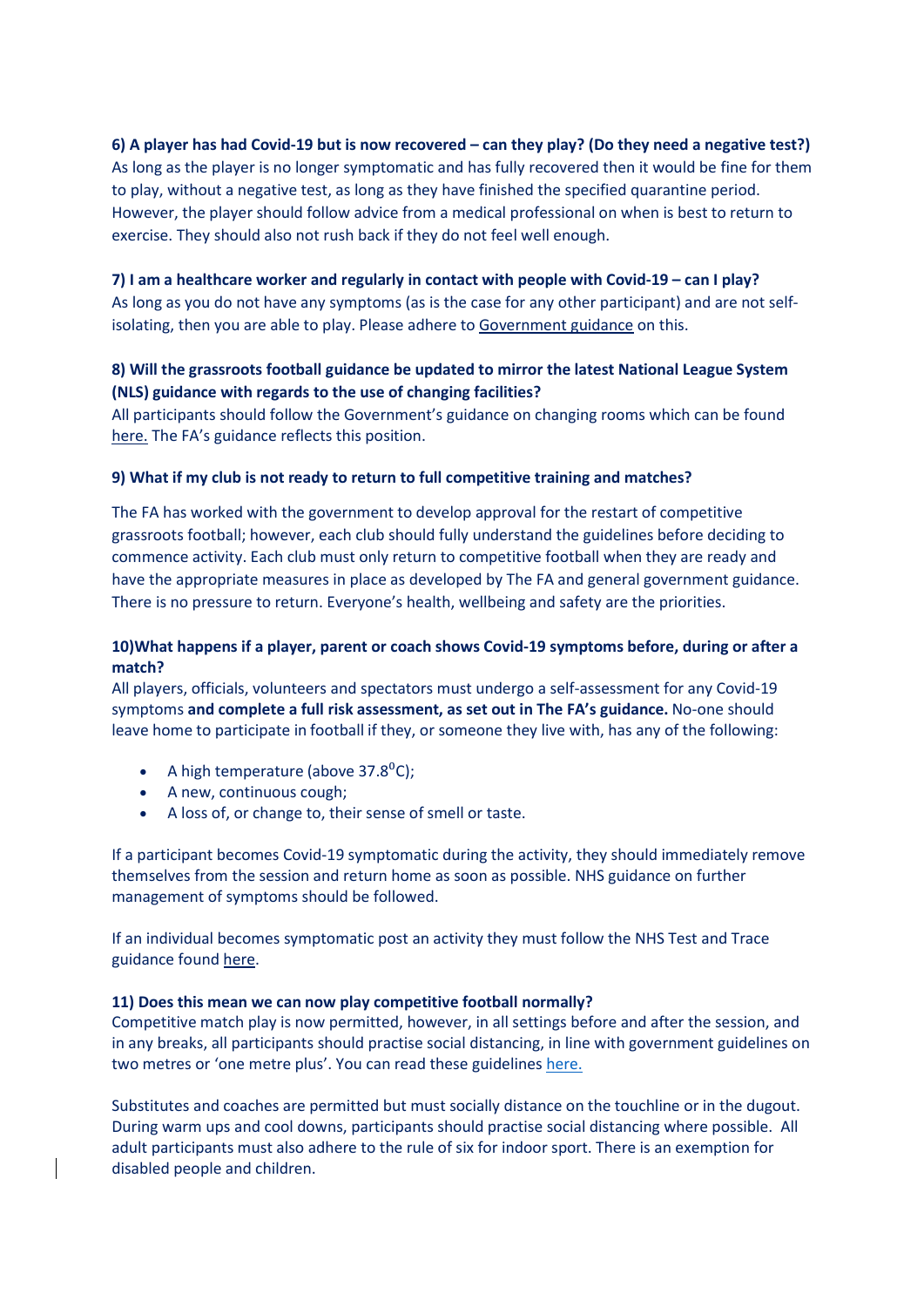## 12) We want to arrange a football competition with different teams competing, is this allowed under the new guidelines?

The current government guidance permits competitive football activity, therefore in order to host multiple fixtures at the same time you will need to ensure you have considered this as part of your Covid-19 risk assessment and are comfortable that the groups can maintain social distancing off the field at all times.

All clubs and teams need to ensure they are affiliated to their respective County FA to ensure valid insurance is in place and to allow for the use of FA registered referees.

You must ensure that you do not overload your facilities – your Covid-19 risk assessment should cover maximum occupancy levels to ensure that social distancing can be maintained. For all other consideration on the impact upon your facilities please see The FA guidance which is available here.

13) Are we allowed to share kit and equipment such as balls, goalkeeper gloves and training tops? The sharing of equipment must be avoided where possible. Where equipment is shared, equipment must be cleaned before use by another person.

Participants should take their kit home to wash it themselves, rather than have one person handling a large quantity of soiled materials. Where kit absolutely has to be shared or kept together (e.g. lastminute stand-in players, shortage of kit, or an essential club function), each person handling it must wash or sanitise their hands immediately after and appropriate cleaning arrangements for the kit must be made.

#### 14)If there is a regional lockdown, does this mean we won't be allowed to play competitively?

Clubs must always consider whether there are local restrictions in place in their area. If so, clubs should first read the guidance relevant to their area as this may supersede FA guidance and therefore also football activity. County FAs will be working with Local Authorities to determine what restrictions, if any are appropriate.

#### 15) Will we be able to use changing rooms?

Changing rooms are an area of increased risk of transmission. Where possible, they should remain closed. Players and Officials should arrive changed and shower at home. Exceptions may be made where safety and safeguarding measures require their use e.g. supporting disabled athletes or a child needs a change of clothing etc. If you choose to use your changing and shower facilities you must follow government guidelines found here.

Preparation and use of toilets before, during or after the match or training should follow government guidance as seen here.

Further information on changing rooms for clubs in the National League System and Women's pyramid can be found in The FA's guidance.

## 16) Will I be allowed to go and watch a grassroots football match as a spectator if I'm socially distanced?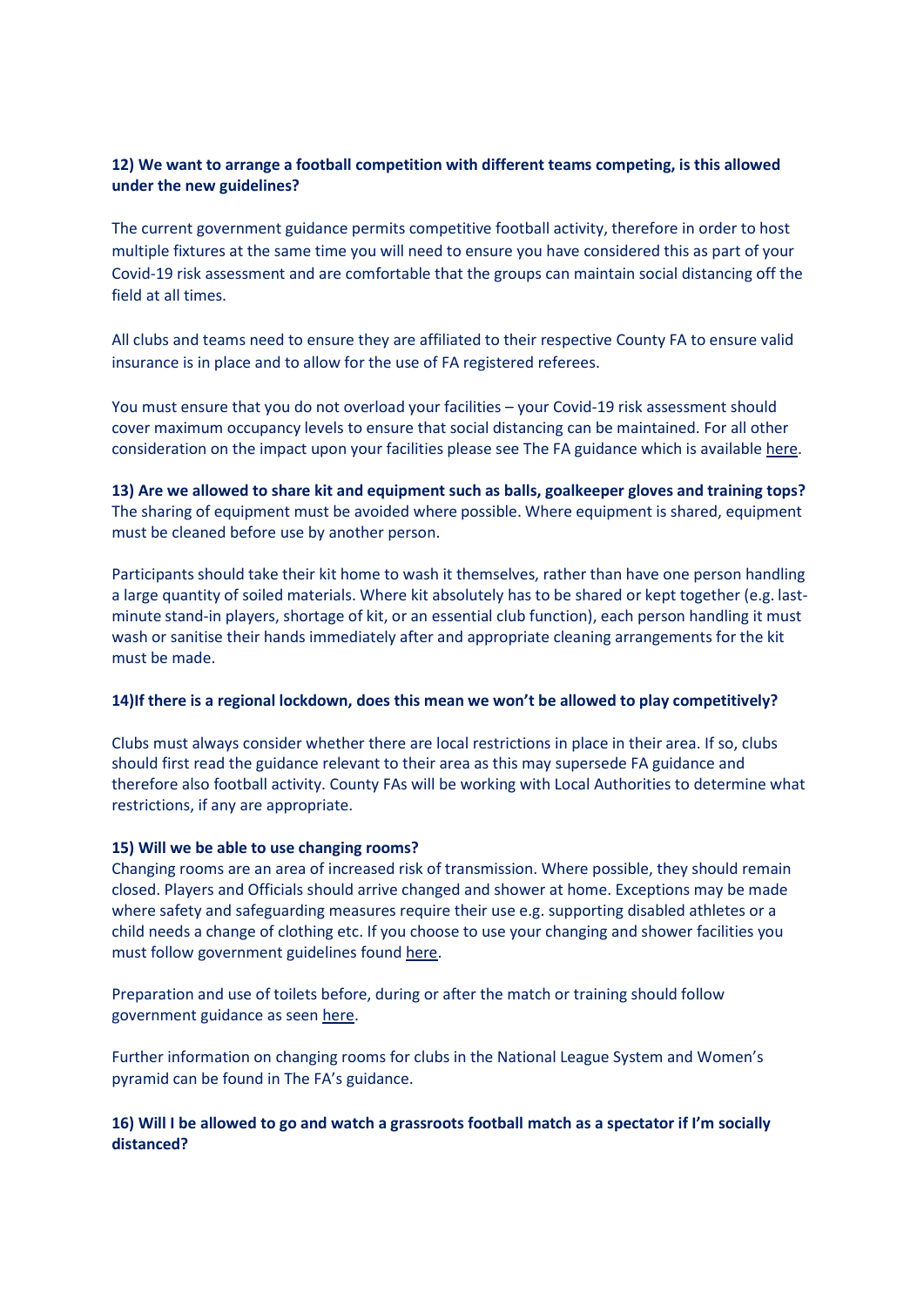Supporters, parents, and other spectators should remain socially distanced whilst attending events. Spectator groups must be restricted to discrete six-person gathering limits and spread out, in line with wider government guidance, ensuring space for officials, coaches and substitutes.

Specific FA spectator guidance and protocols for clubs in the men's National League System and Women's Football Pyramid is available here.

## 17)What are the guidelines for participants and spectators before and after a game or training session?

There are a number of considerations that should be taken before, during and after a game. The full guidance here provides an overview of these.

#### 18)Do we need to support NHS Test and Trace efforts?

Yes, facility providers are expected to fully support the Governments test and trace system. This involves displaying NHS QR posters at your venue to offer a quick, simple and secure way for visitors to register that they've been to your venue.

You must register for an official NHS QR code and display your official NHS QR poster at entrances to your venue, in places that are easy for visitors to see and access such as your car park and entrances to your pitches and clubhouse. The same poster should be printed and displayed multiple times to avoid queuing and congestion when visitors are registering.

#### 19)Where can I find out more about the NHS QR code for test and trace?

A full set of FAQ's from the NHS can be found here.

### 20) Is the QR code just for facilities with buildings/changing rooms?

This applies to all football facility types including pitch only sites, however if not practical to use the QR code, information can be captured manually. Essentially, if you play at a venue that is visited by members of the public and has a space where people congregate, then we encourage you to create a QR code poster for that venue if not already in place.

#### 21) When does a club need to create a QR code?

A club should create a QR code when the club is the facility operator or a QR code is not provided by the facility it hires for training or home matches. Each different venue should have a QR code.

## 22) Do all players and parents have to scan the code or can a coach scan this on behalf of the players?

Anyone over the age of 16 should register their visit. Parents/guardians can do this on behalf of their children. Individuals are encouraged to register (instead of a group representative).

#### 23) What visitor types does test and trace apply to?

Players, spectators, coaches, match officials, staff / volunteers and all other visitors to the site aged 16 and above.

#### the Local Authority?

## 24) If we use local authority pitches, do we still have to produce a QR code, or do the Local Authority?

This must be agreed between the facility provider and the user group. In certain venues it may be more effective for user clubs to register visitors. In such cases, each club must provide the facility provider with a copy of their Covid-19 risk-assessment (including its track and trace measures).

#### 25) What happens if a visitor refuses to register via the NHS QR system?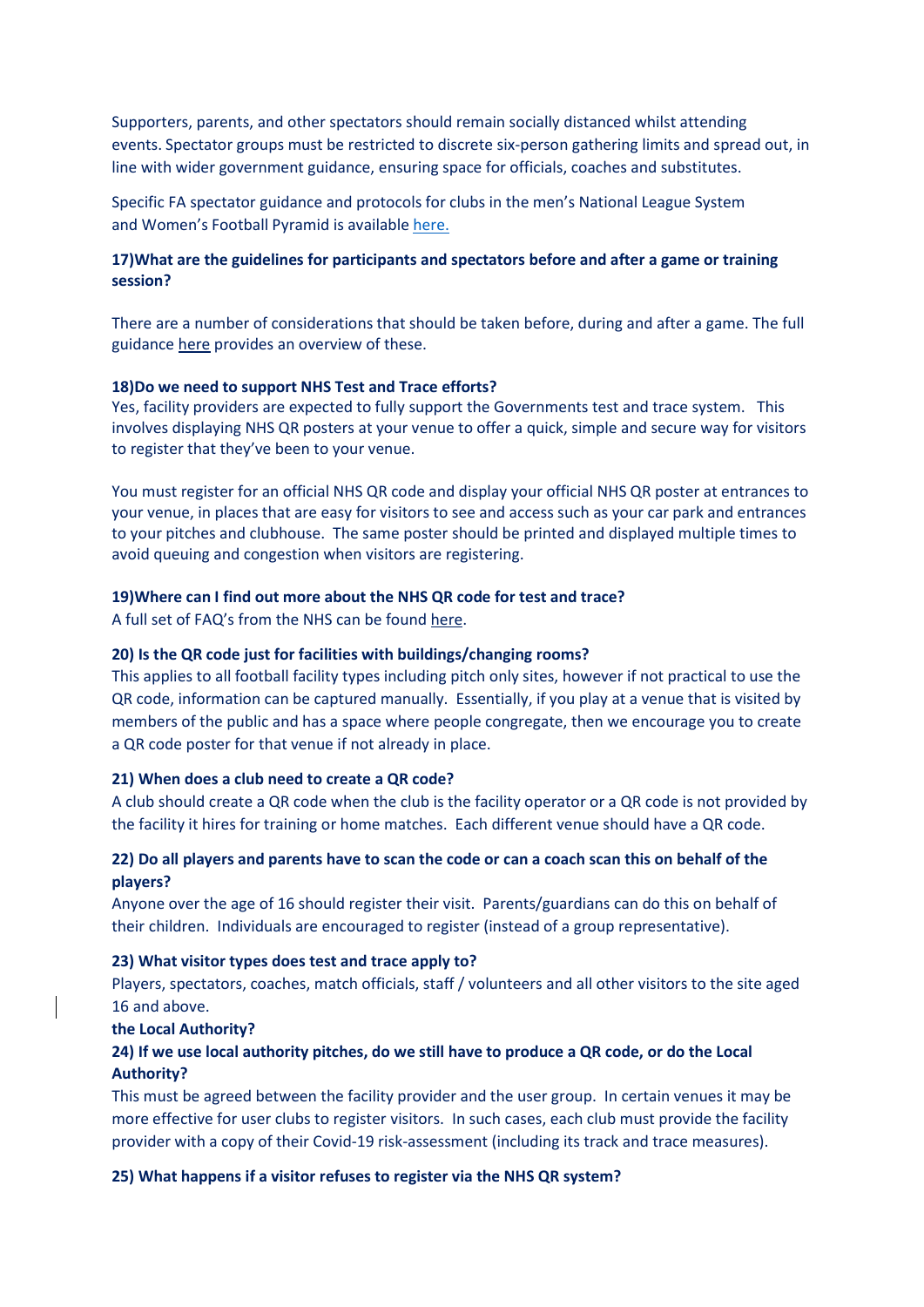For pitches and outdoor areas, downloading and using the NHS COVID-19 app is currently voluntary. Facility providers should encourage all visitors to use this service but should not stop visitor access if they have not used the check in feature.

However, in hospitality areas, Government guidance states that visitors should be refused entry if they do not provide their name and contact details, is not in a group (for which one other member has provided name and contact details), or who has not scanned the NHS QR code.

If in the rare case that a customer or visitor becomes unruly, you should follow your own security procedures. This may include calling the police if you feel the individual poses a risk to yourself or others.

## 26) What happens for people who don't have the appropriate smart phone to scan the code, or no phone at all?

A manual system must remain in place as a backup.

## 27)What does this mean for clubs with teams in the National League System or the Women's Football Pyramid, is there a set of specific guidance for players and spectators at this level of the game?

Guidance for the National League System and Women's Football Pyramid is available here.

### 28) Can clubs/venues provide food and drink?

Yes, for those clubs that have catering and bar facilities they are able to operate in accordance with the government guidelines for that sector and these can be found here. Extra considerations should be made to ensure social distancing is in place. Further information can be found in The FA's guidance on facilities which you can find here.

Face coverings must be worn by customers in hospitality venues, when they are not eating or drinking. Staff will also be required to wear face covering as well. Exemptions apply which you can read about here.

#### 29) Are there any rules around goal celebrations?

Yes, goal celebrations should be conducted in a socially distant manner. Please refer to this guidance for a summary of considerations that should be taken during play.

#### 30) What about Walking Football, is there any specific guidance around this?

As a format of football, Walking Football is covered by all the same guidelines that are provided by The FA. These can be found here.

### 31) What if there is an injury, is it safe for a player to be treated?

If a participant gets injured, a member of their household can assist if present and appropriate, but others (including match officials, teammates and coaches) will still need to socially distance unless a life or limb-threatening injury necessitates compromising guidelines to provide emergency care.

If there is a first-aider or other medical personnel present, they should be equipped with the appropriate PPE (including face coverings) before treating anyone to protect themselves and others if they need to compromise social-distancing guidelines to provide medical assistance. Full medical guidance can found here.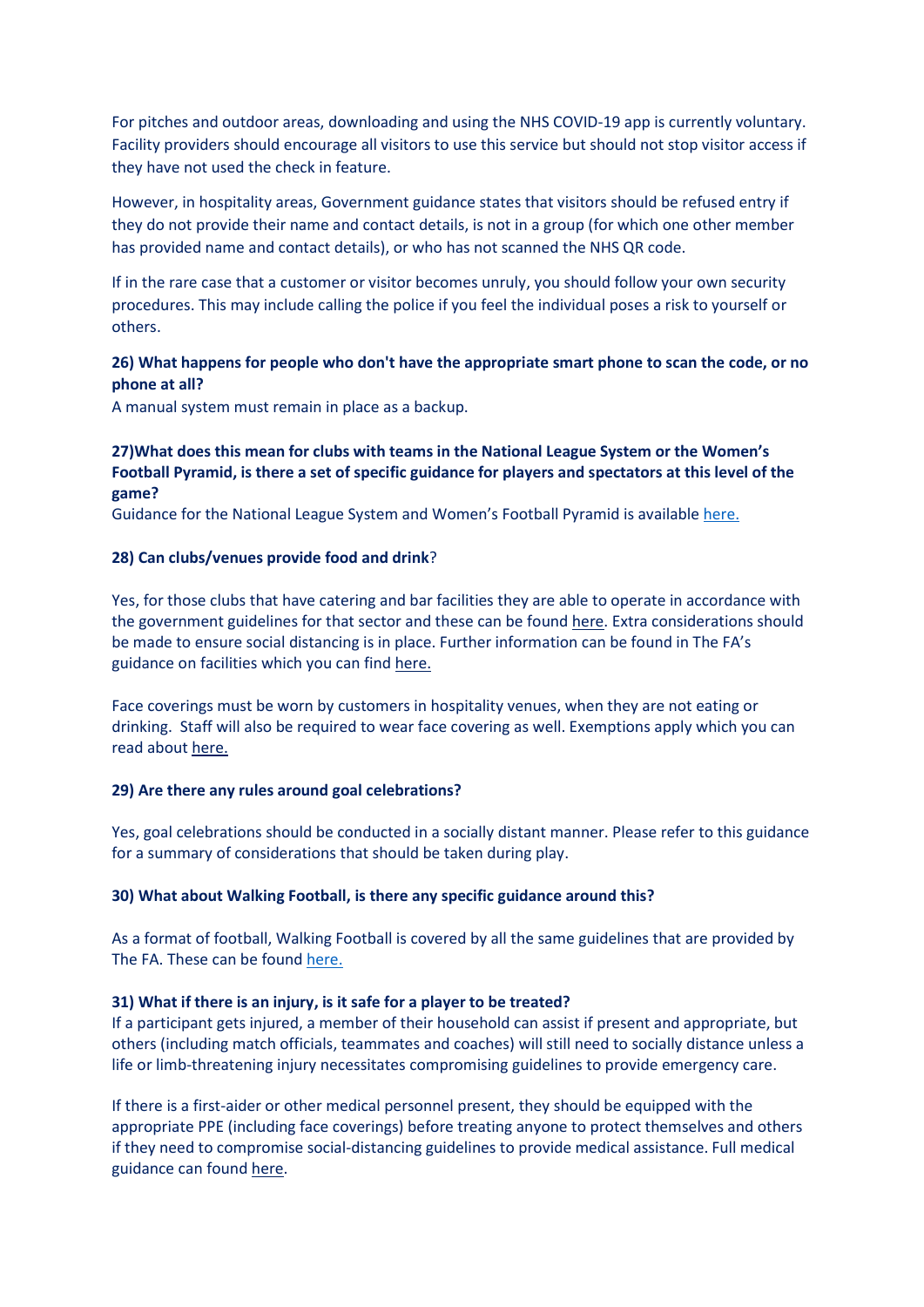## 32) What is permitted as 'organised' football?

Above all, football must be played in an organised and safe environment that has a Covid-19 risk assessment specifically for organised football activity. This can be provided by a) the user group (e.g. a club), b) the facility provider (e.g. a small sided football centre), or c) by both. Where no risk assessment exists – groups must follow the Governments 'rule of six'.

Example 1: a football club that has its own Covid-19 risk assessment and plays at a local park = permitted.

Example 2: a small-sided team that plays at a small sided football centre with a Covid-19 risk assessment = permitted.

Example 3: a group of friends that meet at a local park for a kick about = must follow the Governments 'rule of six'.

## NATIONAL LEAGUE SYSTEM, STEPS 3 TO 6 SPECIFIC FAQS

## 33) Our Club plays at Step 3 (example) but we have a B Graded ground – can we work on 15/30% of the minimum capacity of the B Grade?

No, not at present. The submission to DCMS was made on the basis that any return to spectators was a phased approach and, in order to mitigate risk, the % figure is derived from the minimum capacity required for ground grading at the Step level of the host Club. That is not to say that we may be able to adjust this upon a future review.

# 34) Our Club, who plays at Step 3 (example) has an officially calculated capacity that is higher than the minimum required for the Step level – can we work on this basis and apply 15/30% of the calculated capacity?

As above, not at the moment, but again it is something that will be considered upon a future review.

## 35) We participate at Step 1/Step 2 – can we have a return to spectators?

In order to complete play-offs, the National League was deemed to be "Elite" in relation to the Government's sporting guidance. As such, a return to spectators within Steps 1 and 2 will be subject to the conditions of the Government's Elite Sport Guidance which will be issued from time to time. At this time there are no spectators permitted at Steps 1 or 2 of the NLS.

# 36) Our local authority has informed us that we are not permitted to have as many spectators in our ground as The FA are currently suggesting (i.e. 15/30% of the minimum grading capacity) – which figure do we work to?

Local authorities now have delegated powers from the Government to deal with Covid-19-related matters and so, if a local authority provides a lower maximum capacity, this must be adhered to as opposed to that set by The FA.

#### WOMEN'S PYRAMID

## 37) Our Ground is used above Step 1 of the Men's National League System – what are there minimum capacity percentages we should work from?

There is no set capacity percentages for venues outside of Steps 1 to 6 of the Men's National League System. Clubs should discuss what level these should be sat at with their host venue Safety Officer. As a starting point, Step 1 capacity percentages could be used.